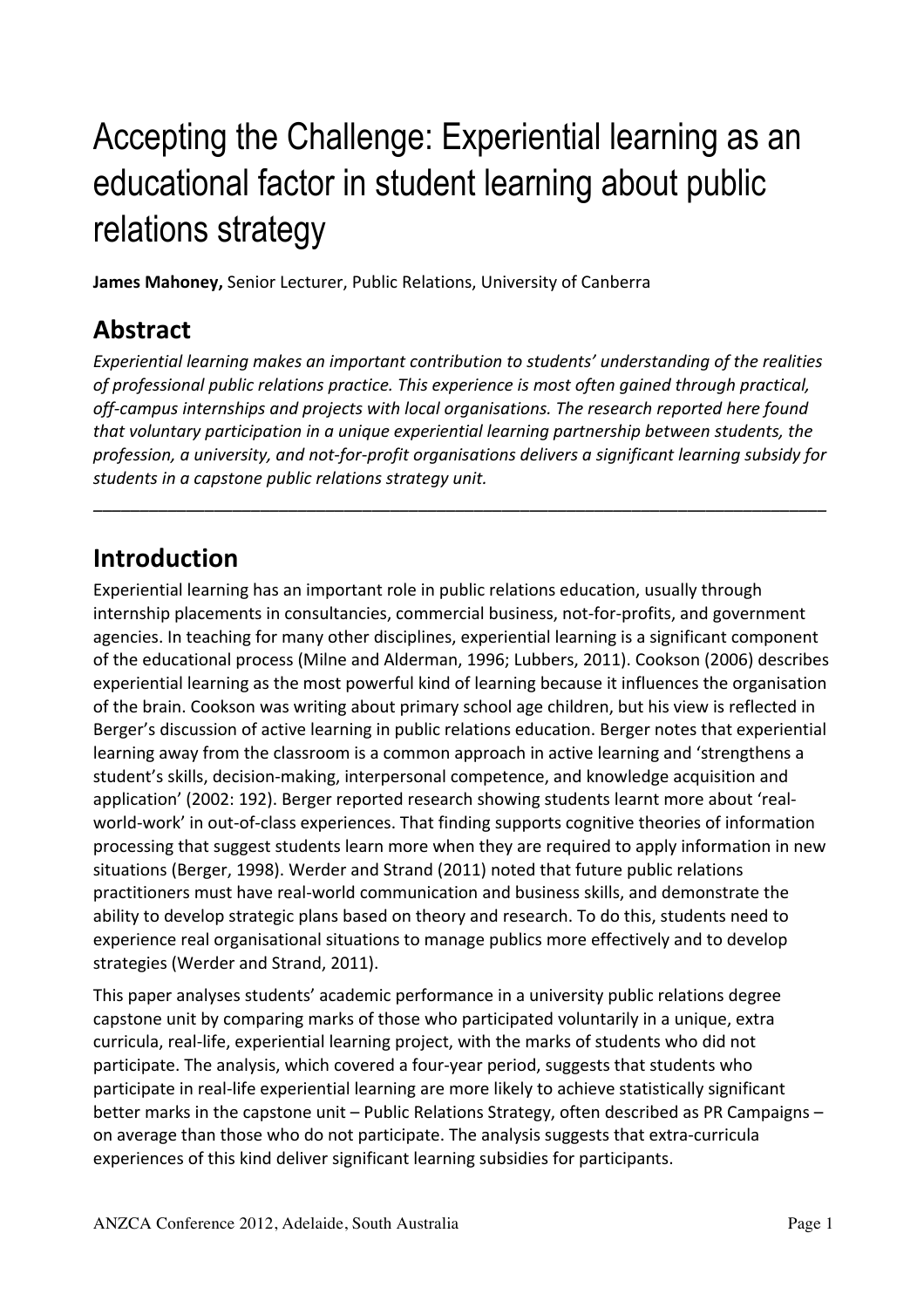# **Experiential learning in public relations education**

Experiential learning is an important component of public relations learning because it provides students with opportunities to observe practice, apply principles and skills developed at university, and to understand what Milne and Alderman (1996) described as the concept of a profession. The 'public relations academy' (Daugherty, 2011: 470) regards experiential learning as valuable in undergraduate programs and embraces industry and professional association policy that it is imperative (PRSA, 1999). Swanson (2011) found in a worldwide study of public relations programs that curricula generally reflected the 2006 minimum standard recommended by the 2006 (US) Commission on Public Relations Education that degree sequences include supervised work experience. The Public Relations Institute of Australia (PRIA) also encourages internships as part of university education and its university course accreditation guidelines urge further experiential learning strategies and engagement with, and mentoring by, senior practitioners, including '... real world assessment tasks sourced from industry, case studies, work experience ..." (PRIA, 2009: 3). Internships offer benefits to both the internee and the employer (PRIA, 2009). The Public Relations Society of America's report, *Public Relations Education for the* 21st Century (1999), argued it was imperative that public relations students apply the skills and principles they learn to the professional arena through supervised work experience and that public relations teaching should emphasise 'active learning'. Anderson (1999), a former national president of the PRIA, argued that internships enabled students to become familiar with the ethos, demands and procedures of business and practice.

While research on outcomes from experiential learning in public relations education has provided a rich literature on internships (see, for example, Daugherty, 2011: 471), little has dealt with other forms of experiential learning, especially service learning as described by Jacoby (1996, cited in Werder *et al,* 2011). Service learning enables students to address human and community needs through structured opportunities designed to promote learning and development. 

Experiential learning in any form provides what Daugherty (2011) described as valuable real-life experience through its role as a training tool that helps students discover long-term aspirations. Kolb argued that this kind of experience plays a 'central role' in learning (1984: 20) because knowledge is continuously derived from, and tested out in, the experiences of the learner. Kolb also argued that this kind of learning helped students to form and re-form through their experiences. The inclusion of experiential learning in public relations degree courses reflects Kolb's arguments, especially when students use their practice skills, and investigate how professionals apply (or maybe do not apply) theoretical concepts. Marshall (1999) noted the opportunities internships, especially, give students to reflect on situations where problems are real, and solutions to them are often complex. This reflects Milne and Alderman's (1996) observation that concepts of a profession could not be developed by an academic education in the same way that can be gained from working alongside committed practitioners, and Anderson's (1999) argument that public relations students need to understand the ethos and demands of professional practice.

Kirby (2005) found that regional employers of public relations graduates highly valued specific public relations work experience of the kind provided by internships when they were selecting employees, echoing Gibson's (2001) point that a successful professional internship enhanced career prospects.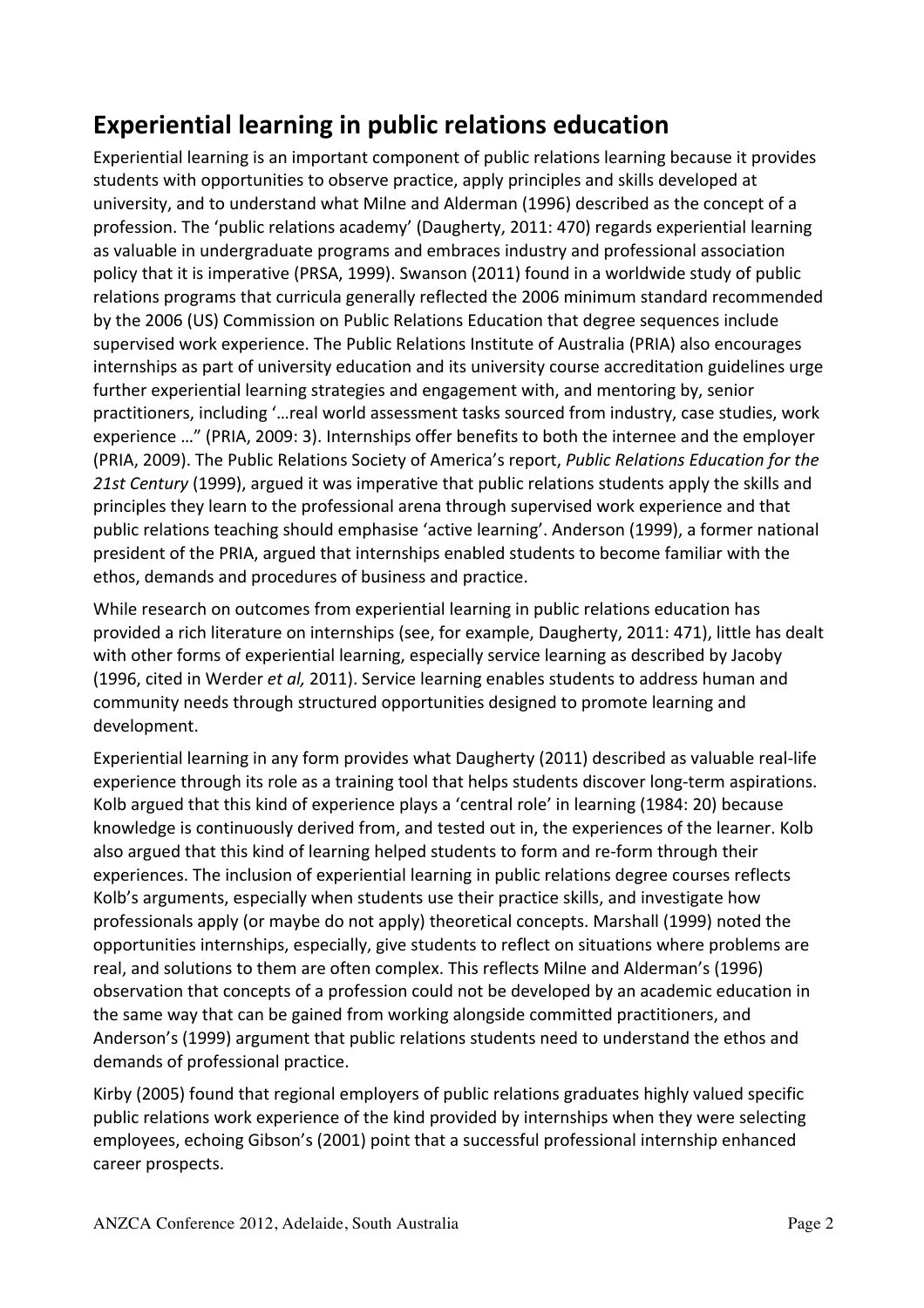Students also value experiential learning experiences that enable them to learn job skills, have a good relationship with a supervisor, and create an opportunity for advancement (Beebe *et al,* 2009). In a phenomenological study involving 223 final year interns and 183 supervisors, Daugherty (2011) compared student and supervisor internship experiences, finding that good interns took initiatives, were independent but took direction from supervisors, and had a solid work ethic.

Mahoney (2006) studied another aspect of experiential learning applied to a structured university assessment applied via a professional environment. The assessment involved journalism students questioning public relations students about a media kit prepared by the latter. The interviews were conducted in a formal television studio setting, and were recorded for assessment. Mahoney (2006) found that while they were apprehensive about doing the interviews, public relations students valued the opportunity to experience a television interview in a professional setting. Public relations students reported that while they discovered that they needed to be better prepared for an interview of this kind, they were able to use their public relations writing skills, put 'people skills] (student comment, p.185) into practice, and that the interviews 'transferred the text book into a practical setting' (student comment, p. 189). Mahoney argued that the results of this study suggested that other forms of experiential learning as it is applied in, for example, teacher, nursing, physiotherapy and legal education, might be adapted to enhance the use of this pedagogical approach in public relations teaching.

At one large US university, Werder and Strand (2011) used a longitudinal study to analyse experiential learning outcomes among 210 public relations students in a capstone unit, in which they develop a strategic communication plan for local organisations. This activity mirrors the experiential and service learning focus of the structured voluntary project, which is the subject of the current research: the PRIA ACT Division's annual Student Communication Challenge.

# **The Student Communication Challenge**

The challenge is a structured service-learning opportunity that meets a community service goal to assist, *pro bono*, small not-for-profit community groups. The Challenge was initiated in 2003 and is designed to give public relations students '...an opportunity to work as a team and produce communications solutions for a real client ...' (PRIA ACT, 2009). It links the profession with tertiary students and the not-for-profit sector in an annual *pro bono* community service exercise. Teams of three or four final year public relations students from the University of Canberra (UC) and the Canberra Institute of Technology (CIT) volunteer to research and develop public relations or communication strategies for small, not-for-profit community organisations. A co-ordinating committee comprising representatives of the PRIA, UC and CIT allocate clients to student teams, each of which is mentored by a senior practitioner who is a Member or Fellow of the PRIA. Client organisations apply to be included in the Challenge while mentors are volunteers. The number of client organisations has varied from a maximum of eight to a minimum of four (in 2011). The coordinating committee assesses student strategies in two formats: a 5000-word written strategic plan and an eight-minute oral presentation. Strategies are prepared in accordance with the format and definitions used for PRIA national Golden Target Awards. Winners are announced at the PRIA ACT Annual Awards for Excellence event each September.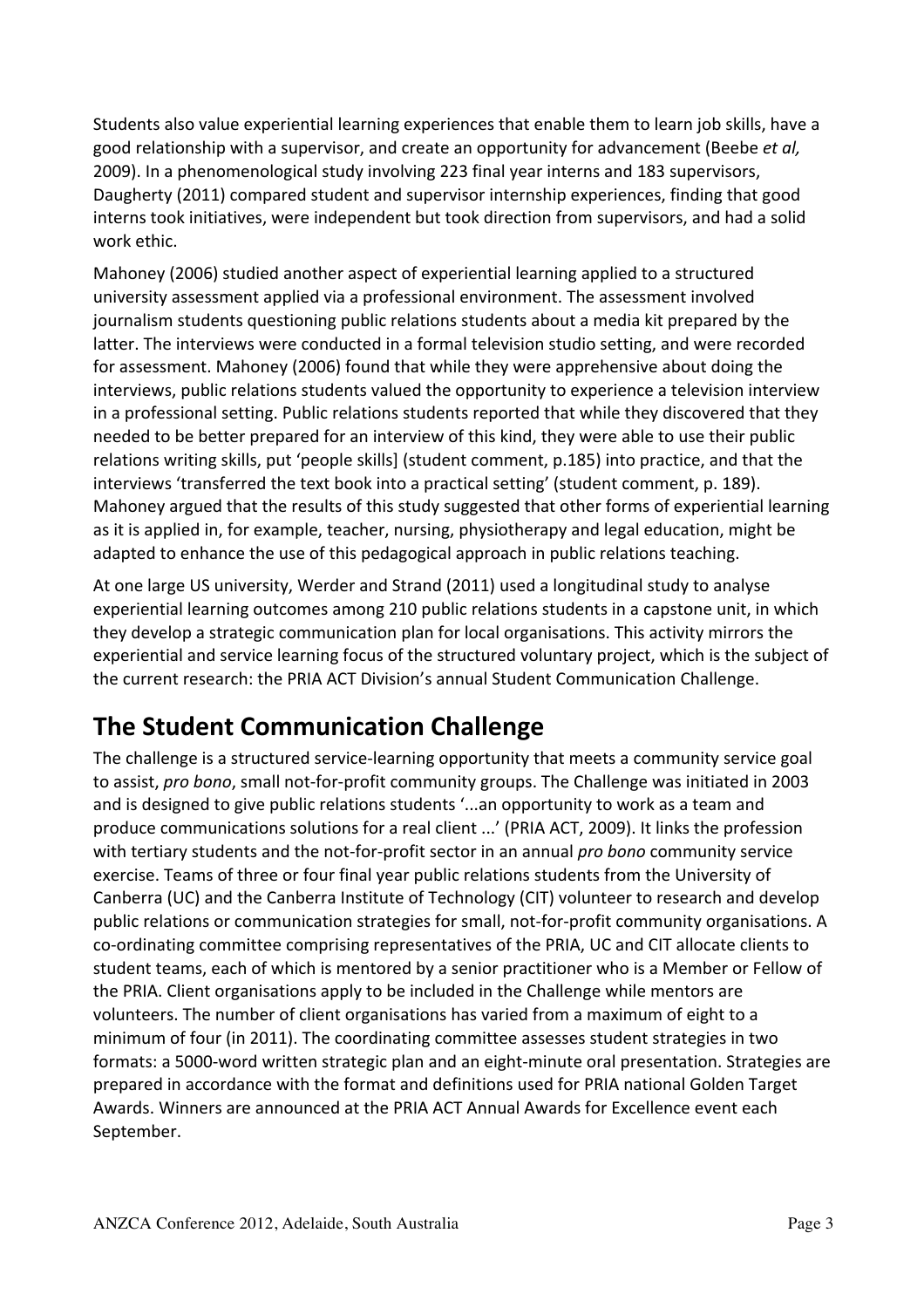The challenge's purposes are to highlight the importance of the practical application of public relations students' learning by providing them with industry experience, encouraging high standards of public relations practice in a mentored environment, and assisting community organisations (PRIA ACT, 2009a). Clients are advised that it is their decision whether they implement the strategies that the students recommend (PRIA ACT, 2009b). Some have.

Clients, students and mentors are briefed on the challenge and given a brief lecture on public relations strategy at an initial meeting. This is followed by individual client briefing, in which they expand on their written problem definition to students and mentor. Students arrange a series of follow meetings with clients and their mentors.

In the first nine years of the Challenge, more than 300 students and 45 local community groups participated.

### **The research**

This research project was designed to test an anecdotal observation that UC students who participate in the challenge achieve higher results in the capstone unit, Public Relations Strategy, than those who do not participate. The research did not include CIT students because the CIT's Advanced Diploma does not cover the same communication theory and professional practice curriculum as the UC degree program.

UC students who volunteer to participate in the challenge are enrolled in the Bachelor of Public Relations program. They have not studied public relations strategy, but have completed a communication research methodology unit, public relations theory, and basic professional skills units, including those dealing with the principles of integrated marketing communication, and writing for public relations. They have also completed a law of communications unit, one on communication, history and society and a third unit that surveys media industries and audiences. At the time the challenge starts each March, UC students are enrolled in Public Relations Practice, a 3rd Year unit that applies professional skills to explorations of contexts such as corporate communication, public affairs and lobbying, financial public relations, community groups, sponsorship and fundraising, and crisis communication. This unit also introduces them to situation analysis. Students are also undertaking, or have already completed, a mandatory public relations internship, and studying a unit dealing with risk and crisis communication theory. In the last weeks of the challenge each August, students are exploring the theories, concepts and principles of planning in Public Relations Strategy, as well as taking a political communication unit.

### **Research hypotheses**

The research tested the following hypotheses:

- H1: Students who participate in the UC PRIA Student Challenge achieve higher overall results on average in the capstone unit, Public Relations Strategy, than those who do not.
- H2: The difference in overall results on average between UC PRIA Student Challenge participants and non-participants in the capstone will be statistically significant.
- H3: Voluntary student participation in the UC PRIA Student Challenge delivers a learning subsidy towards understanding public relations strategy.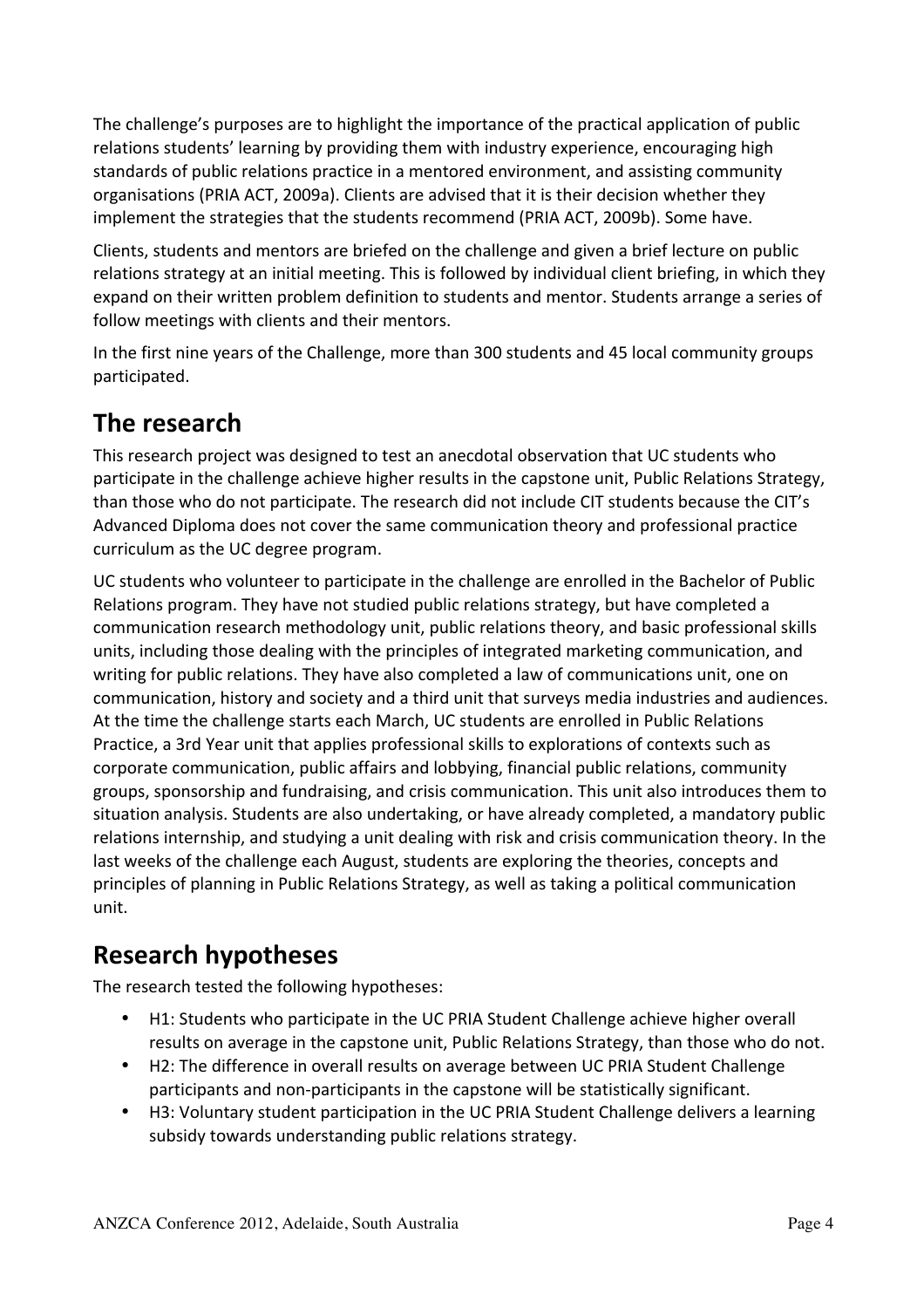# **Method**

The study used a quantitative method to analyse marks for 238 final year students who were enrolled in the capstone Public Relations Strategy unit in the period 2008–2011. Marks achieved by 39 participants in the Student Challenge were compared with those for 199 non-participants. The study analysed marks in three categories:  $(1)$  a mandatory assignment,  $(2)$  a mandatory endof-semester, written, three-hour examination, and (3) overall unit marks. Scores for each of the three categories were aggregated to produce average outcomes for each in the 2008–2011 student cohorts. Calculations were made in an Excel spread sheet and paired *t* tests ( $p \le .05$ ) were used to determine the statistical significance of the results.

The mandatory assignment and the examination directly tested students' understanding of the conceptual and professional practice aspects of strategic public relations planning. The assignment required students to apply previously learnt research techniques to plan and write a public relations strategy for an organisation selected from 'Gold' prize winners in the annual Australasian Reporting Awards. Organisations were allocated by tutors to individual students. The assignment tested students' application of the principles of strategic public relations planning, including issue identification and analysis for a situation analysis. The three-hour endof-semester examination tested student understanding of strategic public relations planning concepts provided through readings and thirteen weekly lectures, and their direct application to situations identified in the exam paper.

The analysis did not include student scores for a third mandatory assessment, an oral presentation on an academic journal article. This was excluded because it involved students explaining only one public relations strategy element to peers in a classroom setting. This meant, for example, a student using an academic case study on the 2011 Mexican Gulf oil-rig explosion to explain how BP used public relations tactics to communicate with stakeholders.

Challenge participants were all volunteers in teams of three or four members to develop strategic plans for small, not-for-profit organisations. They started their projects before they studied public relations strategy. Each team had a senior professional as a mentor. Students, mentors and client representatives were given a lecture on strategic public relations planning, and provided with the format for PRIA Golden Target award strategies, at an initial challenge briefing. Challenge clients included, for example, organisations like the National Brain Injury Foundation, Sailability (an organisation that helps disabled people learn to sail), ACT Cancer Council, Arthritis ACT, Men's Health, and small local environmental, community, and aged-care groups. Clients sought strategies to raise target public awareness of the organisation, promote the community contributions of groups, launch specific programs, promote environmental protection for local areas, or to assist fundraising.

The study methodology did not include an assessment of student, mentor or client experiences with the challenge. Anecdotal evidence, however, is that clients appreciate the studentdeveloped strategies, and one organisation has, for example, appointed a former participant to its management board, while a small number of clients have engaged students to implement their strategies.

# **Results**

Only 16.4% (n=39) of the total number of students enrolled in Public Relations Strategy in the four years included in the study participated in the challenge. The majority of participants were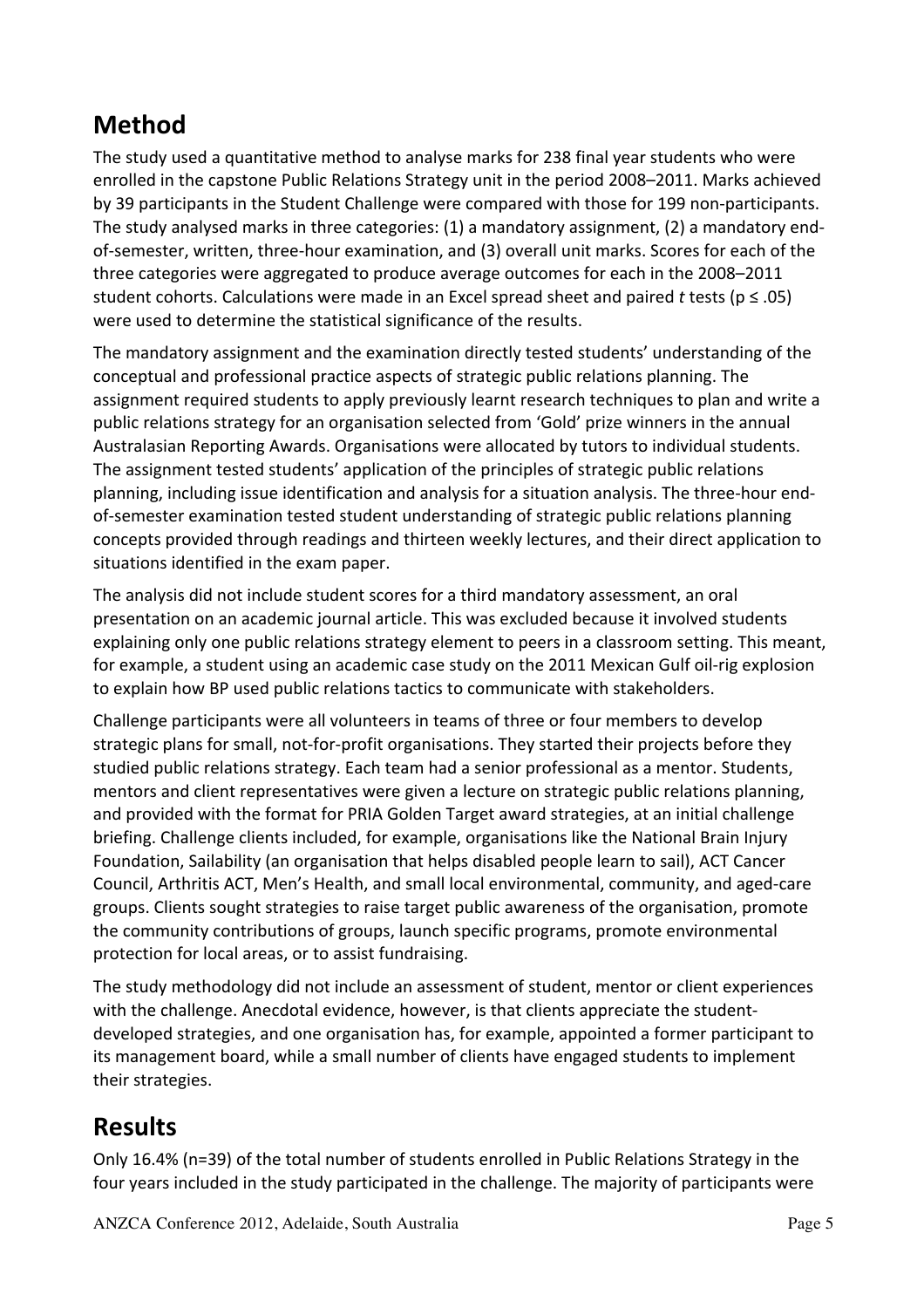female (n=32), reflecting the general gender balance of the UC public relations degree. Challenge participation in each year was consistent, averaging 16.5% (SD =2.2) of the total enrolment in PR Strategy in each year studied. An average of 10 students participated in each year (SD=1.7), see Table 1.

|              |     | Participants |         |  |      | Non-participants |         |  |
|--------------|-----|--------------|---------|--|------|------------------|---------|--|
| <b>YEAR</b>  | n   | % Year       | % Total |  | n    | % Year           | % Total |  |
| 2008         | 10  | 15.4         | 4.2     |  | 55   | 84.6             | 23.1    |  |
| 2009         | 9   | 14.3         | 3.8     |  | 54   | 85.7             | 22.7    |  |
| 2010         | 12  | 19.4         | 5.0     |  | 50   | 80.6             | 21.0    |  |
| 2011         | 8   | 16.7         | 3.4     |  | 40   | 83.3             | 16.4    |  |
| <b>TOTAL</b> | 39  |              | 16.4    |  | 199  |                  | 83.6    |  |
| Average      | 9.8 | 16.5         |         |  | 49.8 | 83.6             |         |  |
| <b>SD</b>    | 1.7 | 2.19         |         |  | 6.8  | 2.19             |         |  |

#### Table 1: Challenge participation, 2008–2011 (Total n=238)

Average scores for a total of 238 students were analysed, as follows.

Paired *t* tests ( $p \le .05$ ) found that, on average, challenge participants achieved statistically significant higher outcomes in the two assessments, and in overall unit outcomes, than nonparticipate (see Table 2). In three of the years studied, the difference in overall unit outcomes was more than five marks on average. The highest average difference, in 2010, being 9.6%.

In total, participants averaged 74.3% (out of a potential 100 marks) as an overall unit outcome (n=39), an average of 6.3% more marks on average than non-participants ( $p = 0.0154$ ).

For the public relations strategy assignment, participants achieved an average of 26.6 marks (out of a possible 45 marks), a 2.95% better average result than non-participants ( $p = 0.0126$ ). For the exam, participants scored an average of 24 marks (out of a possible 35 marks), 1.4% on average better marks than non-participants ( $p = 0.0177$ ).

|           | Participants |                     |      |      |      |                     | Non-participants |      |           |  |
|-----------|--------------|---------------------|------|------|------|---------------------|------------------|------|-----------|--|
| Year      | n            | Strategy Exam Total |      |      | n    | Strategy Exam Total |                  |      | in totals |  |
| 2008      | 10           | 22.1                | 24.4 | 73.1 | 55   | 20.7                | 23.3             | 69.5 | 3.6       |  |
| 2009      | 9            | 24.6                | 24.6 | 74.7 | 54   | 21.6                | 22.6             | 69.3 | 5.4       |  |
| 2010      | 12           | 29.3                | 24.8 | 76.8 | 50   | 25.4                | 23.2             | 67.2 | 9.6       |  |
| 2011      | 8            | 30.3                | 22.1 | 72.6 | 40   | 26.8                | 21.4             | 66.0 | 6.6       |  |
| Average   | 9.8          | 26.6                | 24.0 | 74.3 | 49.8 | 23.6                | 22.6             | 68.0 | 6.3       |  |
| <b>SD</b> | 1.7          | 3.4                 | 1.1  | 1.6  | 6.8  | 2.5                 | 0.8              | 1.5  | 2.2       |  |

#### Table 2: Comparison of assignment and unit outcomes, 2008-2011

Total challenge participants =  $39$ ; female =  $32$  (82%); male =  $7$  (18%)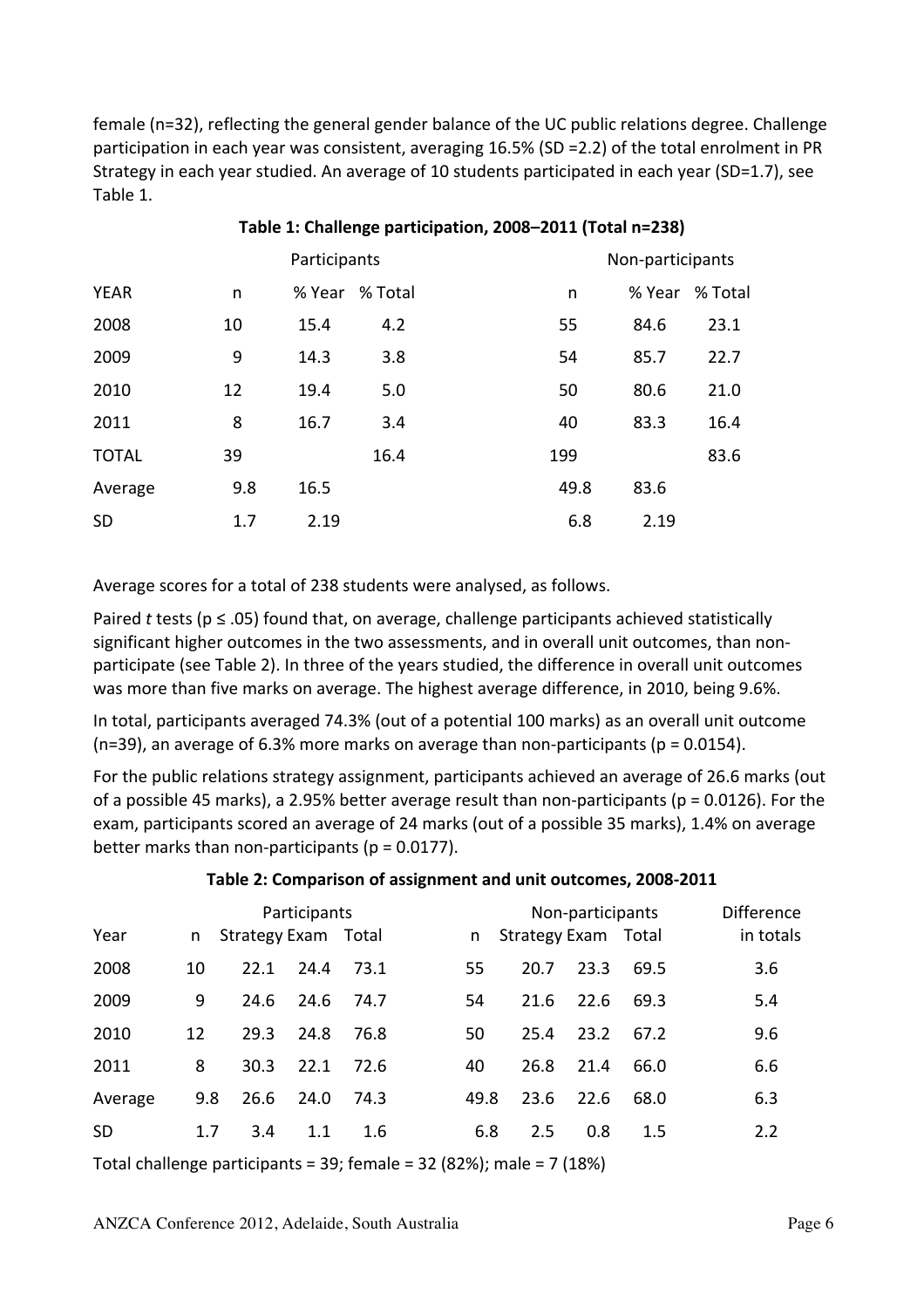The results strongly confirmed Hypothesis 1 that challenge participants achieve higher overall results on average in the capstone unit Public Relations Strategy than students who do not participate (the average difference in  $2008-2011 = 6.3\%$ ).

Paired *t* tests (p ≤ .05) confirmed Hypothesis 2. The average difference in overall unit results between challenge participants and non-participants was statistically significant ( $p = 0.0154$ ). While the margins were lower, in each year of the study, challenge participants also achieved higher marks on average for the two assessment items than non-participants (see Table 2).

Hypothesis 3 was also confirmed: extra-curricula voluntary experiential learning did deliver a clear learning subsidy to participants that was not enjoyed by non-participants. Help in earning higher grades is among the benefits students receive from group participation (Shimazoe and Aldrich, 2010).

In a qualitative sense, the results reinforce the challenge's purposes of providing students with practical industry experience, encouraging high standards of public relations practice in a mentored environment, and assisting community organisations.

#### **Discussion**

Kolb *et al* (1999) found that people with balanced learning profiles are more sophisticated (adaptively flexible) learners. Kolb (1984) argued that ideas were formed and re-formed through experience. The value of experiential learning in public relations education through internships and real-life projects is widely recognised and provides some of the balanced learning described by Kolb *et al* (1999). This study examined experiential learning from a unique perspective: a structured voluntary partnership between the profession, university students, and small not-forprofit organisations. The partnership delivers professional communication solutions for the organisations, and quality mentoring advice for students.

Participation in the Challenge is an example of structured service learning described by Jacoby (1996 cited in Werder *et al,* 2011) because students have an opportunity to engage in *pro bono* practice that addresses human and community needs. When they voluntarily participate in the challenge to work in groups to address community issues, students are not only applying the social skills needed to work effectively in groups, but are demonstrating their civic values (values about equality in civil society) that are among the six benefits of group participation identified by Shimazoe and Aldrich (2010). The other five benefits were promoting deep learning, developing positive attitudes towards autonomous learning, promoting personal growth, higher order thinking skills, and helping to earn higher grades. It may be that the challenge teams already possess civic values that lead them to participate in extra-curricula voluntary activities of this kind. Perhaps this is a demonstration of the sense of altruism that is one of the attributes of the so-called Generation Y which comprised the cohort studied for this research. On the other hand, some may participate as a result of peer pressure from friends who need team members. Further research could usefully test these issues. In particular, pre-challenge qualitative interviews might ask participants about the factors that led them to participate. Post-challenge research might examine how participants' theoretical understanding of strategic public relations planning developed, and was applied, during the challenge. Such research could be based on questions framed around Shimazoe's and Aldrich's (2010) six benefits of group participation. It could also test whether students' ideas about strategic public relations planning changed (Kolb, 1984) during the course of the challenge, as one way of understanding their learning processes.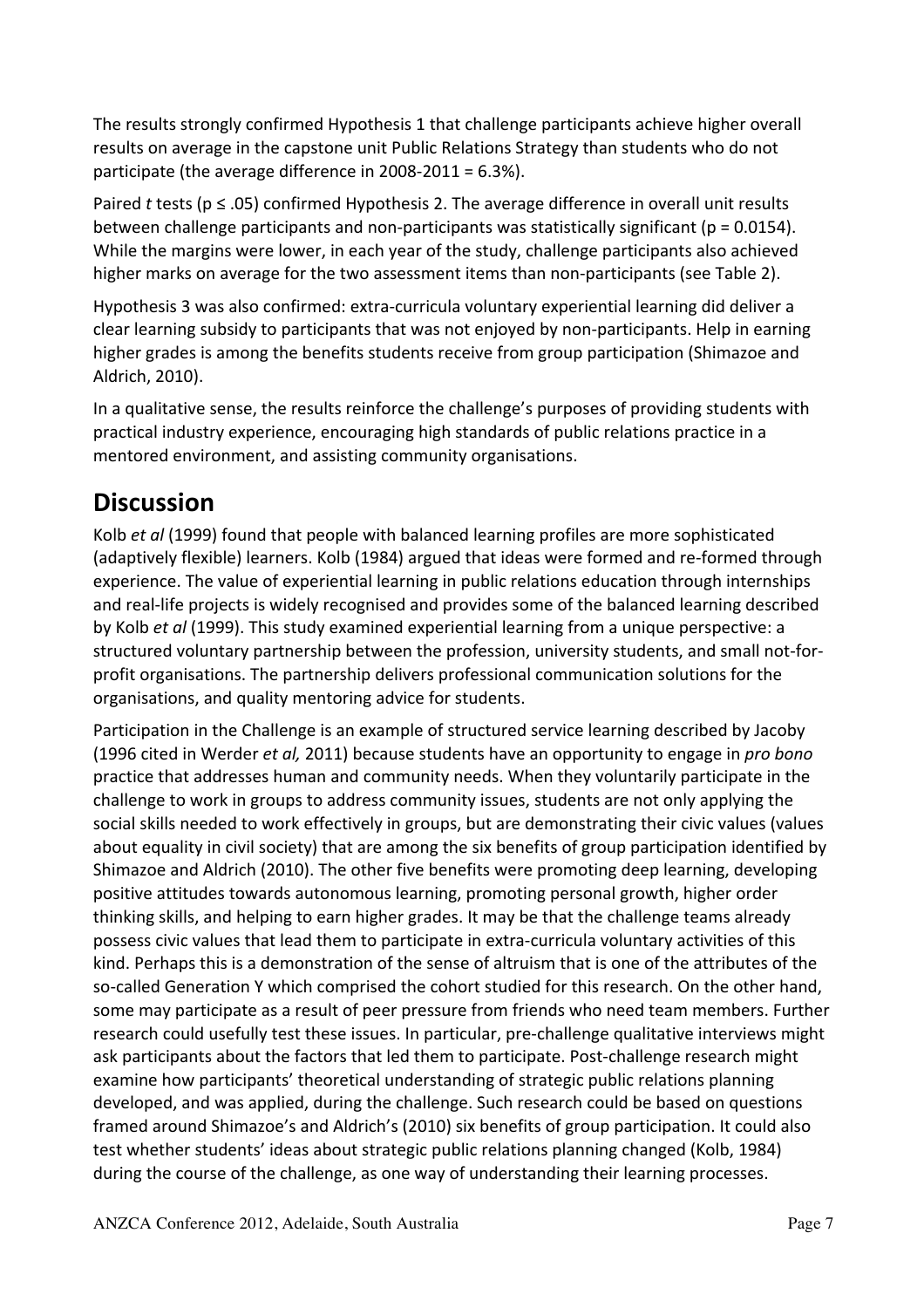The study confirms previous research about the value of experiential learning. In particular, it has identified a statistically significant learning subsidy towards understanding strategic public relations planning for students who participate in the challenge. The outcomes of the study also reflect Shimazoe and Aldrich's (2010) finding that group work helps students to earn higher grades.

These outcomes may be explained by factors outside student participation in the challenge. Students who participate in the Challenge may be high academic achievers in any case and the learning subsidy they achieve by participating may result from their already high-order thinking skills and positive attitudes towards autonomous learning. That in turn may lead to higher scores in assignments and exams. It may also be that participants become involved because they view the challenge as a way of enhancing their personal learning, a view they might take as a result of their already high achievement and thinking skills. Further research examining individual student marks and grade points averages, and qualitative interviews, may help to explicate this. Additionally, future research could be extended to participants' performances in other units, both in the Public Relations Major and elective units to assess whether they are, in any case, generally higher achievers than non-participants.

In an editorial introducing the 2011 special pedagogy issue of Public Relations Review, Taylor notes the challenge involved in measuring public relations student outcomes, a challenge that is  $\ldots$  even greater in classes where students are encouraged to work in groups' (p.439). Group work is common in public relations courses, especially in capstone strategy or campaigns units (see Lubbers, 2011). Often students find group work difficult. Lubbers (2011) notes that a key student negative towards group work involves the motivation of individual students in which 'free riding' by some students means that they contribute little to the project, while those who do contribute face the 'sucker effect' in which they reduce their efforts in the face of the free-riders (Davies, 2009; see Davies, 2009, for a discussion of common problems associated with group work).

Grade outcomes suggest that group work was not an issue for challenge participants, perhaps because they self-selected their groups and all were volunteers. However, future research could usefully use qualitative methods to examine group dynamics and member contributions during the challenge, perhaps by utilising Lubbers's (2011) peer assessment instrument. Such research could also investigate whether students who participate in the Challenge prefer group work to individual assignments, a preference that would likely enhance their learning subsidy, given the nature of the challenge.

The smallest difference in average marks between the two groups (1.3%) was in end-of-semester exam results. This may be explained by the timing of the exam: all students sat the exam at the end of the teaching program so had access to the same information. This may also explain the smaller variation (2.9%) in average results for the strategy assignment, which in each year was submitted towards the end of semester. In any event, some students are comfortable sitting exams, others are not, and this may also explain the closer exam outcome.

The low overall participation of male students (n=7, 2.9% of the total four-year 3rd year cohort, n=238) may have had minimal impact on the outcomes as female students dominate enrolments in public relations courses meaning there were fewer males to participate in any case.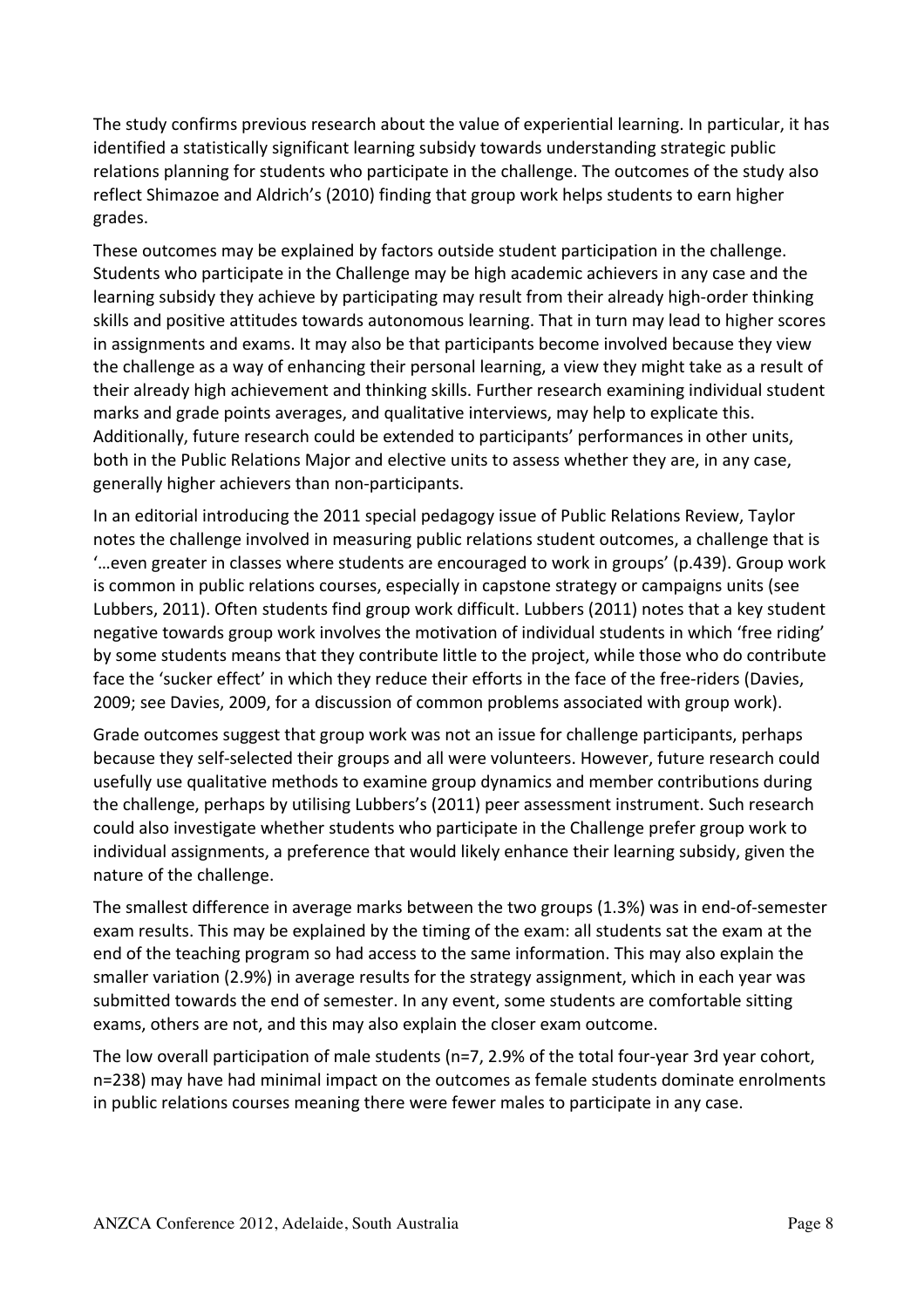### **Conclusion**

Voluntary participation in the annual PRIA (ACT) Student Challenge delivers a learning subsidy for understanding strategy, often the capstone unit in public relations degree programs, for final year students. Understanding strategy is an essential skill for beginning practitioners who hope to engage in professional work beyond technical practice. Lubbers (2011) notes that understanding campaign (strategic) planning is an important element of public relations curricula. The team-work, critical thinking and interpersonal communication involved in the challenge are essential to higher-order professional practice.

In view of the outcomes of this research, public relations academics may consider it worthwhile to offer a similar voluntary service learning opportunity outside the formal curriculum for their final-year cohorts in which senior practitioners mentor students to research and plan communication programs for small not-for-profit organisations under the umbrella of an industry association as a way of enhancing community service.

#### **References:**

- Anderson, M., 1999, 'Public Relations Education in Australia', *Asia Pacific Public Relations Journal.* Vol. 1 (1), pp. 121–128
- Beebe, A., Blaylock, A. and Sweetser, K. D., 2009, 'Job satisfaction in public relations internships'. *Public Relations Review, Vol.* 35(2), pp. 156–158
- Berger, B.K., 2002. 'Applying active learning at the graduate level: Merger issues at Newco', *Public Relations Review, Vol. 28(2), pp. 191–200*
- Cookson, P.W., 2006, *One Mind at a Time,* retrieved 24 January 2006 from www.TeachingK-8.com
- Daugherty, E.L., 2011, 'The public relations internship experience: A comparison of student and site supervisor perspectives', Public Relations Review, Vol. 37(5), pp. 470–477
- Davies, W. M., 2009, 'Groupwork as a form of assessment: Common problems and recommended solutions', *Higher Education*, Vol. 58(4), pp. 563-584
- Gibson, D. C., 2001, 'Communication faculty internships', *Public Relations Review, Vol.* 27 (1), pp. 103–117
- Foster, C., 1999, 'Public Relations Practitioners: An Endangered Species?' Asia Pacific Public *Relations Journal, Vol.* 1(1), pp. 81-91
- Jacoby, B., 1996, 'Service-learning in today's higher education', B. Jacoby (Ed), Service learning in higher education: Concepts and practices, Jossey-Bass, CA, pp. 3-25
- Kirby, B., 2005, 'Just give me someone who can hit the ground running': An investigation into the job-ready public relations graduate', Asia Pacific Public Relations Journal, Vol. 6 (1), pp. 85–96
- Kolb, D. A., 1984, *Experiential learning: Experience as the source of learning and development,* Prentice Hall, Englewood Cliffs, NJ
- Kolb, D. A., Boyatizis, R. E., and Mainemelis, C., 1999, 'Experiential Learning Theory: Previous Research and New Directions', in R. J. Sternberg and L. F. Zhang, Eds.( 2000), *Perspectives on cognitive, learning, and thinking styles, Lawrence Erlbaum, N.J., pp. 193–210*